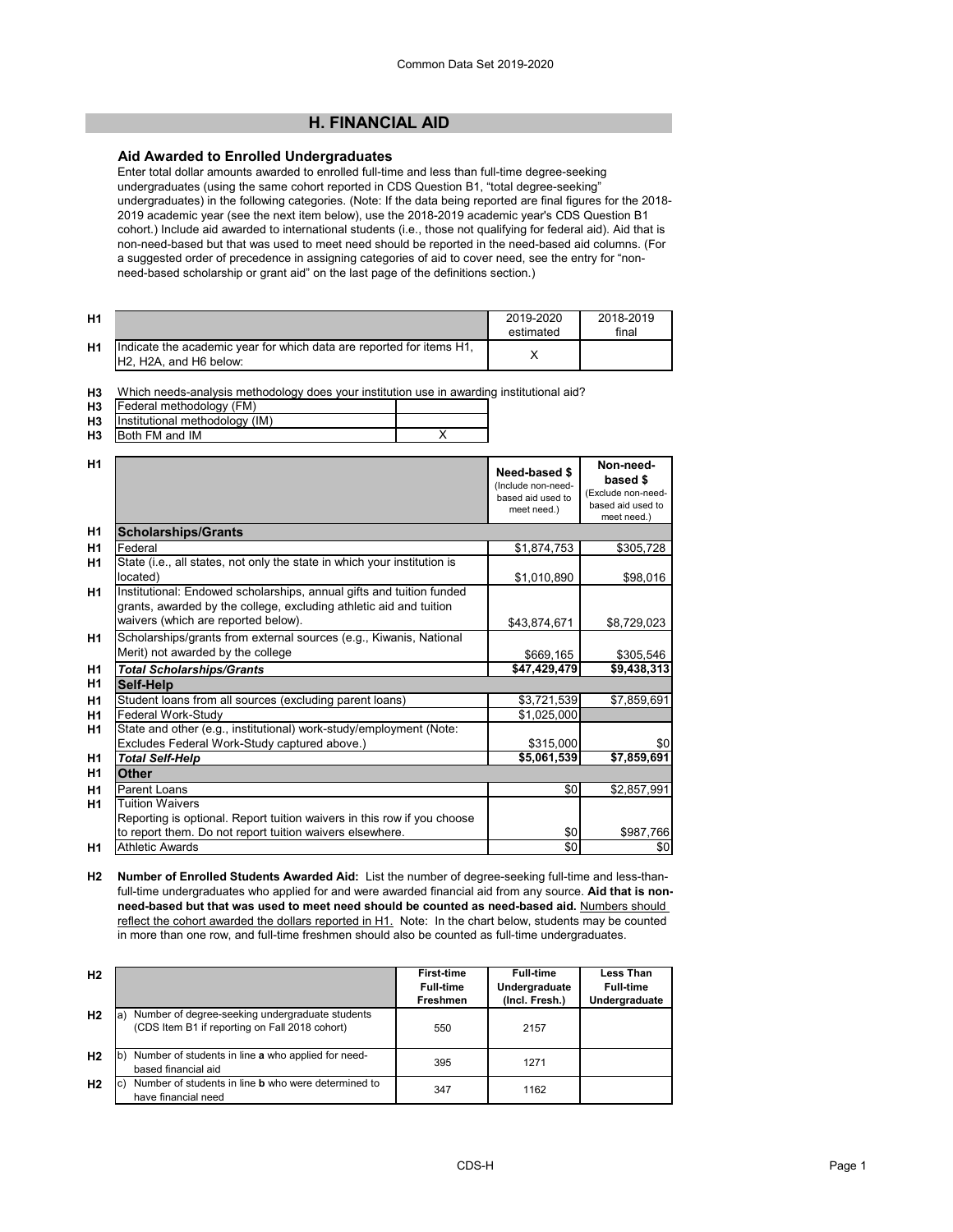| H <sub>2</sub> |    | d) Number of students in line c who were awarded any<br>financial aid                                                                                                                                                                                                                        | 347          | 1161         |  |
|----------------|----|----------------------------------------------------------------------------------------------------------------------------------------------------------------------------------------------------------------------------------------------------------------------------------------------|--------------|--------------|--|
| H <sub>2</sub> | e) | Number of students in line <b>d</b> who were awarded any<br>need-based scholarship or grant aid                                                                                                                                                                                              | 347          | 1161         |  |
| H <sub>2</sub> |    | Number of students in line <b>d</b> who were awarded any<br>need-based self-help aid                                                                                                                                                                                                         | 338          | 1128         |  |
| H <sub>2</sub> | g) | Number of students in line <b>d</b> who were awarded any<br>non-need-based scholarship or grant aid                                                                                                                                                                                          | 14           | 73           |  |
| H <sub>2</sub> | h) | Number of students in line d whose need was fully met<br>(exclude PLUS loans, unsubsidized loans, and private<br>alternative loans)                                                                                                                                                          | 347          | 1161         |  |
| H <sub>2</sub> |    | On average, the percentage of need that was met of<br>students who were awarded any need-based aid.<br>Exclude any aid that was awarded in excess of need as<br>well as any resources that were awarded to replace<br>EFC (PLUS loans, unsubsidized loans, and private<br>alternative loans) | 100.0%       | 100.0%       |  |
| H <sub>2</sub> |    | The average financial aid package of those in line d.<br>Exclude any resources that were awarded to replace<br>EFC (PLUS loans, unsubsidized loans, and private<br>alternative loans)                                                                                                        | 46,760<br>\$ | 46,730<br>\$ |  |
| H2             | k) | Average need-based scholarship and grant award of<br>those in line e                                                                                                                                                                                                                         | 40,535<br>\$ | \$39,940     |  |
| H <sub>2</sub> |    | Average need-based self-help award (excluding PLUS<br>loans, unsubsidized loans, and private alternative loans)<br>of those in line f                                                                                                                                                        | \$5,430      | 6,375<br>\$  |  |
| H <sub>2</sub> | m) | Average need-based loan (excluding PLUS loans,<br>unsubsidized loans, and private alternative loans) of<br>those in line f who were awarded a need-based loan                                                                                                                                | \$<br>4,019  | 5,270<br>\$  |  |

**H2A Number of Enrolled Students Awarded Non-need-based Scholarships and Grants**: List the number of degree-seeking full-time and less-than-full-time undergraduates who had no financial need and who were awarded institutional non-need-based scholarship or grant aid. Numbers should reflect the cohort awarded the dollars reported in H1. Note: In the chart below, students may be counted in more than one row, and full-time freshmen should also be counted as full-time undergraduates.

| H2A               |                                                                           | <b>First-time</b> | <b>Full-time</b> | <b>Less Than</b> |
|-------------------|---------------------------------------------------------------------------|-------------------|------------------|------------------|
|                   |                                                                           | <b>Full-time</b>  | Undergrad        | <b>Full-time</b> |
|                   |                                                                           | Freshmen          | (Incl. Fresh.)   | Undergrad        |
| $H2A \ln b$       | Number of students in line a who had no financial need                    |                   |                  |                  |
|                   | and who were awarded institutional non-need-based                         | 142               | 621              |                  |
|                   | scholarship or grant aid (exclude those who were                          |                   |                  |                  |
|                   | awarded athletic awards and tuition benefits)                             |                   |                  |                  |
|                   | H <sub>2</sub> A o) Average dollar amount of institutional non-need-based |                   |                  |                  |
|                   | scholarship and grant aid awarded to students in line n                   | 14,500<br>S       | 14,300<br>S      |                  |
|                   |                                                                           |                   |                  |                  |
| $H2A$ $ p\rangle$ | Number of students in line a who were awarded an                          |                   |                  |                  |
|                   | institutional non-need-based athletic scholarship or                      | $\Omega$          | 0                |                  |
|                   | grant                                                                     |                   |                  |                  |
| $H2A$ $q$ )       | Average dollar amount of institutional non-need-based                     |                   |                  |                  |
|                   | athletic scholarships and grants awarded to students in                   | \$0               | \$0              |                  |
|                   | line <b>p</b>                                                             |                   |                  |                  |

**H3** Incorporated into H1 above.

**Note:** These are the graduates and loan types to include and exclude in order to fill out CDS H4 and H5.

Include: \* 2019 undergraduate class: all

students who started at your institution as first-

time students and received a bachelor's degree

between July 1, 2018 and June 30, 2019.

\* only loans made to students who borrowed

while enrolled at your institution.

\* co-signed loans.

Exclude: \* students who transferred in.

\* money borrowed at other institutions.

\* parent loans

\* students who did not graduate or who graduated with another degree or certificate (but no bachelor's degree)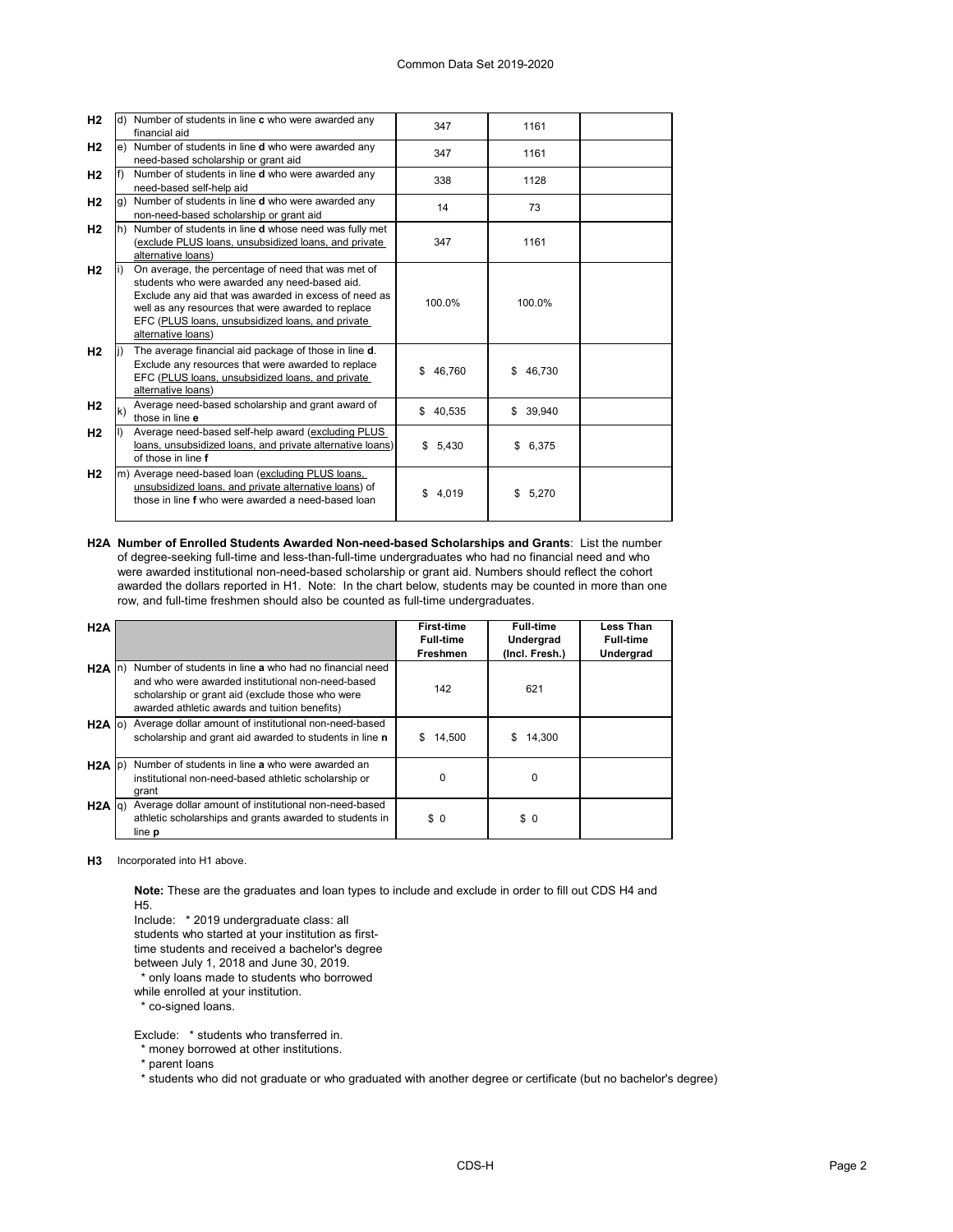**492**

**H4** Provide the number of students in the 2019 undergraduate class who started at your institution as first-time students and received a bachelor's degree between July 1, 2018 and June 30, 2019. Exclude students who transferred into your institution

**H5** Number and percent of students in class (defined in H4 above) borrowing from federal, non-federal, and any loan sources, and the average (or mean) amount borrowed. NOTE: The "Average per-undergraduate-borrower cumulative principal borrowed," is designed<br>to provide better information about student borrowing from federal and nonfederal (institutional, numbers, percentages, and averages for each row should be based only on the loan source specified for the particular row. For example, the federal loans average (row b) should only be the cumulative average of federal loans and the private loans average (row e) should only be the cumulative average of private loans.

| Source/Type of Loan                                                                                                                                                                                                                                       | Number in the<br>class (defined<br>in H4 above)<br>who borrowed<br>from the types<br>of loans<br>specified in the<br>first column | Percent of the<br>class (defined<br>above) who<br>borrowed from<br>the types of<br>loans specified<br>in the first<br>column<br>(nearest 1%) | Average per-<br>undergraduate-<br>borrower<br>cumulative<br>principal<br>borrowed from<br>the types of<br>loans specified<br>in the first<br>column |
|-----------------------------------------------------------------------------------------------------------------------------------------------------------------------------------------------------------------------------------------------------------|-----------------------------------------------------------------------------------------------------------------------------------|----------------------------------------------------------------------------------------------------------------------------------------------|-----------------------------------------------------------------------------------------------------------------------------------------------------|
| a) Any loan program: Federal Perkins, Federal Stafford<br>Subsidized and Unsubsidized, institutional, state,<br>private loans that your institution is aware of, etc.<br>Include both Federal Direct Student Loans and Federal<br>Family Education Loans. | 260                                                                                                                               | 53.00%                                                                                                                                       | \$36,921                                                                                                                                            |
| b) Federal loan programs: Federal Perkins, Federal<br>Stafford Subsidized and Unsubsidized. Include both<br>Federal Direct Student Loans and Federal Family<br><b>Education Loans.</b>                                                                    | 247                                                                                                                               | 50.00%                                                                                                                                       | \$22,554                                                                                                                                            |
| c) Institutional loan programs.                                                                                                                                                                                                                           | 64                                                                                                                                | 13.00%                                                                                                                                       | \$8,454                                                                                                                                             |
| d) State loan programs.                                                                                                                                                                                                                                   | 12                                                                                                                                | 2.00%                                                                                                                                        | \$62,761                                                                                                                                            |
| e) Private student loans made by a bank or<br>lender.                                                                                                                                                                                                     | 46                                                                                                                                | 9.00%                                                                                                                                        | \$56,210                                                                                                                                            |

# **Aid to Undergraduate Degree-seeking Nonresident Aliens** (Note: Report numbers and

dollar amounts for the same academic year checked in item H1.)

**H5**

**H6** Indicate your institution's policy regarding institutional scholarship and grant aid for undergraduate degreeseeking nonresident aliens:

| H <sub>6</sub> | Institutional need-based scholarship or grant aid is available                                                                                                                                                                  | x |             |
|----------------|---------------------------------------------------------------------------------------------------------------------------------------------------------------------------------------------------------------------------------|---|-------------|
| H6             | Institutional non-need-based scholarship or grant aid is available                                                                                                                                                              |   |             |
| H6             | Institutional scholarship or grant aid is not available                                                                                                                                                                         |   |             |
| H <sub>6</sub> | If institutional financial aid is available for undergraduate degree-seeking nonresident<br>aliens, provide the number of undergraduate degree-seeking nonresident aliens who<br>were awarded need-based or non-need-based aid: |   | 119         |
| H <sub>6</sub> | Average dollar amount of institutional financial aid awarded to undergraduate degree-<br>seeking nonresident aliens:                                                                                                            |   | \$45.563    |
| H6             | Total dollar amount of institutional financial aid awarded to undergraduate degree-<br>seeking nonresident aliens:                                                                                                              |   | \$5,421,992 |

**H7** Check off all financial aid forms nonresident alien first-year financial aid applicants must submit: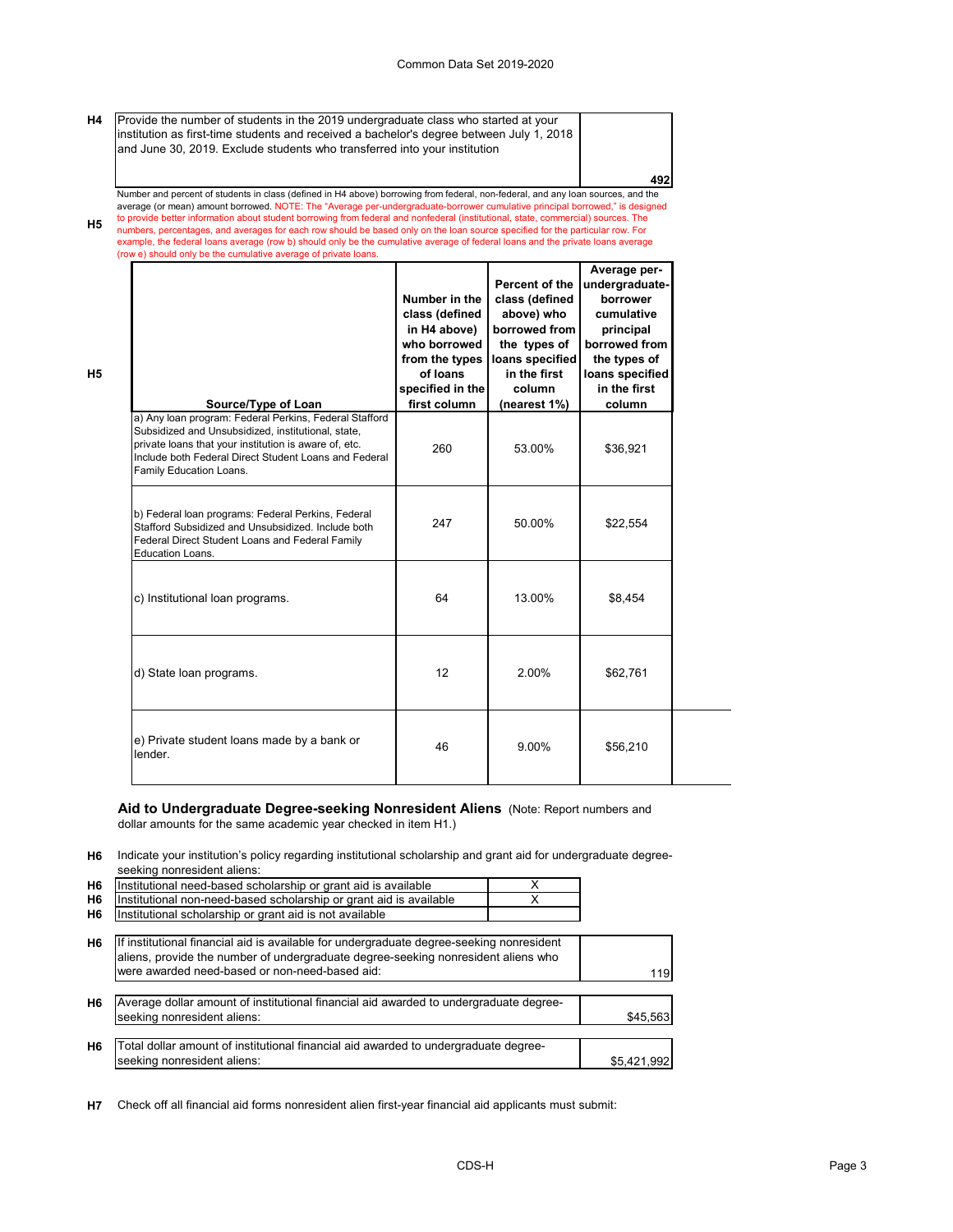| <b>H7</b> | Institution's own financial aid form              |  |
|-----------|---------------------------------------------------|--|
| <b>H7</b> | <b>ICSS/Financial Aid PROFILE</b>                 |  |
| <b>H7</b> | International Student's Financial Aid Application |  |
| <b>H7</b> | International Student's Certification of Finances |  |
| <b>H7</b> | Other (specify):                                  |  |
|           |                                                   |  |

### **Process for First-Year/Freshman Students**

**H8** Check off all financial aid forms domestic first-year (freshman) financial aid applicants must submit:

| H8             | <b>FAFSA</b>                         |  |
|----------------|--------------------------------------|--|
| H <sub>8</sub> | Institution's own financial aid form |  |
| H <sub>8</sub> | <b>ICSS/Financial Aid PROFILE</b>    |  |
| H <sub>8</sub> | State aid form                       |  |
| H <sub>8</sub> | Noncustodial PROFILE                 |  |
| H <sub>8</sub> | <b>Business/Farm Supplement</b>      |  |
| H <sub>8</sub> | Other (specify):                     |  |
|                |                                      |  |

| Η9 | Indicate filing dates for first-year (freshman) students:        |      |
|----|------------------------------------------------------------------|------|
|    | <b>H9</b> Priority date for filing required financial aid forms: | 1/15 |
|    | <b>H9 IDeadline for filing required financial aid forms:</b>     | 1/15 |

| H9 | Deadline for filing required financial aid forms:                                        | 1/15 |
|----|------------------------------------------------------------------------------------------|------|
|    | H9 No deadline for filing required forms (applications processed on a<br>rolling basis): |      |
|    |                                                                                          |      |

|  |  | <b>H10</b> Indicate notification dates for first-year (freshman) students (answer a or b): |  |  |
|--|--|--------------------------------------------------------------------------------------------|--|--|
|--|--|--------------------------------------------------------------------------------------------|--|--|

|                 | H <sub>10</sub> a) Students notified on or about (date): |     | 3/25 |
|-----------------|----------------------------------------------------------|-----|------|
| H <sub>10</sub> |                                                          | Yes | No   |
|                 | H <sub>10</sub> b) Students notified on a rolling basis: |     |      |
| H <sub>10</sub> | If yes, starting date:                                   |     |      |

**H11** Indicate reply dates:

| <b>H11</b> Students must reply by (date): |                       |  |
|-------------------------------------------|-----------------------|--|
| <b>H11</b> or within                      | weeks of notification |  |
|                                           |                       |  |

## **Types of Aid Available**

Please check off all types of aid available to undergraduates at your institution:

**H12** Loans

| H12 FEDERAL DIRECT STUDENT LOAN PROGRAM (DIRECT LOAN)        |   |
|--------------------------------------------------------------|---|
| <b>H12</b> Direct Subsidized Stafford Loans                  | х |
| <b>H12</b> Direct Unsubsidized Stafford Loans                | Χ |
| <b>H12</b> Direct PLUS Loans                                 | x |
|                                                              |   |
| <b>H12</b> Federal Perkins Loans                             |   |
| <b>H12</b> Federal Nursing Loans                             |   |
| <b>H12</b> State Loans                                       |   |
| <b>H12</b> College/university loans from institutional funds |   |
| $H12$ Other (specify):                                       |   |
|                                                              |   |

#### **H13** Scholarships and Grants

|                 | <b>H13</b> NEED-BASED:                                                   |   |
|-----------------|--------------------------------------------------------------------------|---|
| H <sub>13</sub> | Federal Pell                                                             |   |
| H13             | <b>ISEOG</b>                                                             |   |
| H <sub>13</sub> | State scholarships/grants                                                |   |
|                 | <b>H13</b> Private scholarships                                          | х |
|                 | H13 College/university scholarship or grant aid from institutional funds |   |
|                 | <b>H13</b> United Negro College Fund                                     |   |
| H13             | Federal Nursing Scholarship                                              |   |
|                 | H13 Other (specify):                                                     |   |
|                 |                                                                          |   |

#### **H14** Check off criteria used in awarding institutional aid. Check all that apply.

| H <sub>14</sub>     |                                    | Non-Need Based | Need-Based |
|---------------------|------------------------------------|----------------|------------|
|                     | <b>H14</b> Academics               |                |            |
|                     | H <sub>14</sub> Alumni affiliation |                |            |
| H <sub>14</sub> Art |                                    |                |            |
|                     | <b>H14</b> Athletics               |                |            |
|                     | <b>H14</b> Job skills              |                |            |